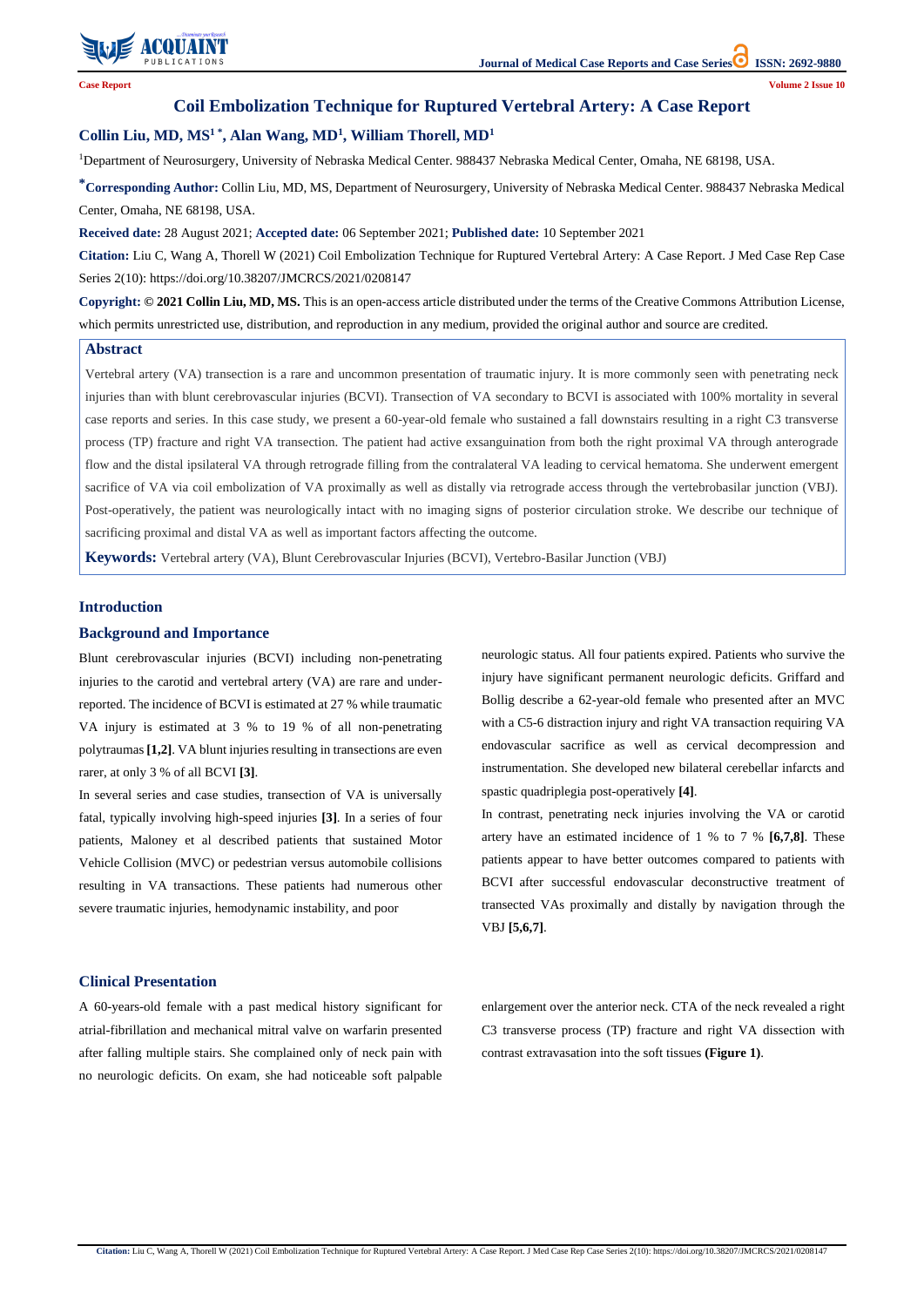



Figure 1: CTA of the neck demonstrated right-sided C3 transverse process fracture with vertebral artery transection and contrast extravasation into the soft tissue. (axial image to the left, coronal image in the middle, sagittal image on the right).

After reviewing her head and neck CTA from the previous hospitalization, it was determined she had co-dominant VAs as well as a right fetal posterior communicating (PComm) artery supplying the right posterior cerebral artery (PCA) **(Figure 2)**. After discussion with the patient and family, we proceeded with an emergent diagnostic angiogram (DSA) with the intent to reconstruct or deconstruct the right VA. Our Institutional Review Board was consulted and patient consent for this case report was not required as there are no patient identifiers.



**Figure 2:** Computer Tomography Angiogram of the head with three-dimensional reconstruction demonstrating right fetal posterior communicating artery and hypoplastic left posterior communicating artery.

The femoral artery was accessed and 5F DAV® (Cook Medical, Bloomington, IN, USA) was navigated to the left common carotid artery (CCA), left VA, as well as the right CCA for a full DSA of head and neck. DSA of the right VA demonstrated contrast extravasation into the soft tissue at the level of the TP fracture **(Figure 4 a,b,c)**. DAV® a catheter was then exchanged with a 5F-MPD Envoy® (DePuy Synthes/Codman Neuro, Raynham, MA, USA). We then used Synchro-2 ® (Stryker, Kalamazoo, MI, USA) wire and Excelsior® SL-10 catheter (Stryker, Kalamazoo, MI, USA) to navigate through the site of contrast extravasation traveling anterograde through the right VA to reconstruct or deconstruct it. However, the wire extruded out of the injured vessel into the soft tissues. An attempted super-selective road map was also unsuccessful as the contrast extravasated into the soft tissue without filling the distal VA. At this point, coils were utilized to occlude the proximal right VA **(Figure 4d)**.

A subsequent left VA DSA revealed continued extravasation of contrast from retrograde flow into the right distal VA **(Figure 4e)**. An initial attempt with an SL-10 catheter over Synchro®-2 microwire to navigate the vertebra-basilar junction (VBJ) to the contralateral VA was unsuccessful because of the tight turn. We subsequently switched to the Prowler® Select™ Plus (Codman Neurovascular) steamedshaped into a tight "J" catheter tip and again were unsuccessful. We then placed an extensive shape at the tip of the Synchro® wire as illustrated in **figure 3**. Using a similar technique to shape Synchro® microwire into a double angle, we then positioned the distal catheter into the left PCA, which allowed us to successfully track the microwire down to the contralateral right VA inferior to the posteriorinferior cerebellar artery (PICA) and superior to the site of extravasation where several coils were subsequently deployed. Finishing runs did not reveal any contrast filling from the injured VA with the exception of minimal blush from the muscular branch of the left VA **(Figure 5)**.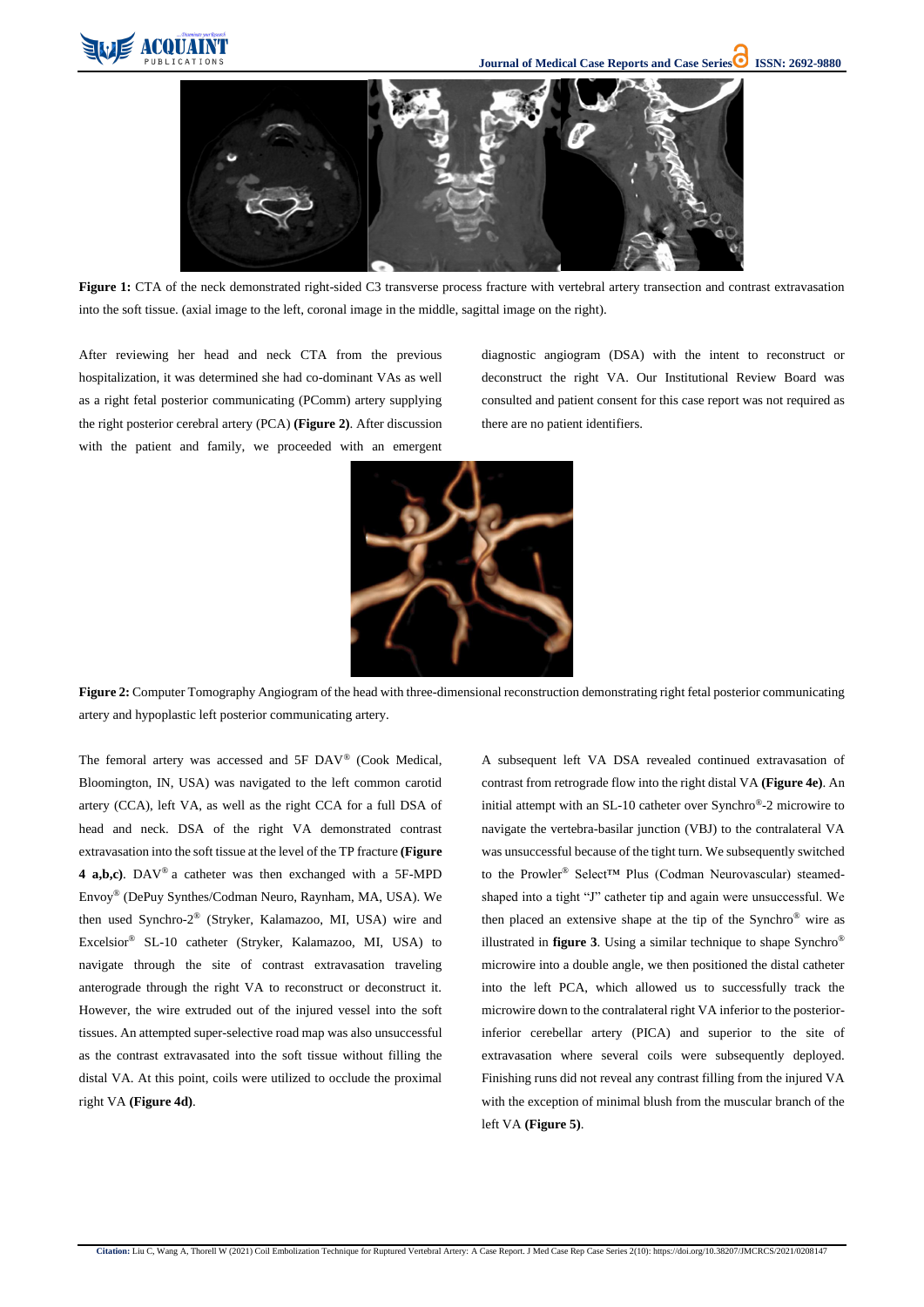

**Figure 3:** Shape placed on the Synchro® wire and the Prowler® Select™ Plus catheter to assist in navigating the vertebrobasilar junction to access the contralateral vertebral artery



**Figure 4:** Digital Subtraction Angiograms of the head and neck Anterior-Posterior views. (a-c) Contrast injection into the right vertebral artery illustrated at early (a), middle (b), and late (c) timing demonstrating contrast extravasation and no flow to the right vertebral artery distal to the transaction. Contrast extravasation is illustrated by a triangle. d) The contrast was then injected into the right innominate artery post-coiling to evaluate for occlusion of the right vertebral artery. The right common carotid artery can be seen. Large block arrow points to the coil mass in the proximal right vertebral artery without contrast extravasation into soft tissue. e) Contralateral left vertebral artery contrast injection demonstrating retrograde flow through the right vertebral artery and contrast extravasation into soft tissue as shown by the thin arrow





of the previous extravasation with minimal blush emphasized with arrows.

Post-operatively, the patient remained intubated until post-operative day four after her neck swelling resolved. MRI/MRA after the procedure did not reveal any diffusion restriction or stroke in the

posterior circulation **(Figure 6)**. The patient was neurologically intact and discharged with a cervical collar. On her 2 monthly clinic followup, she remained neurologically intact with no residual or recurrent pseudoaneurysm flow or arteriovenous fistula **(Figure 7)**.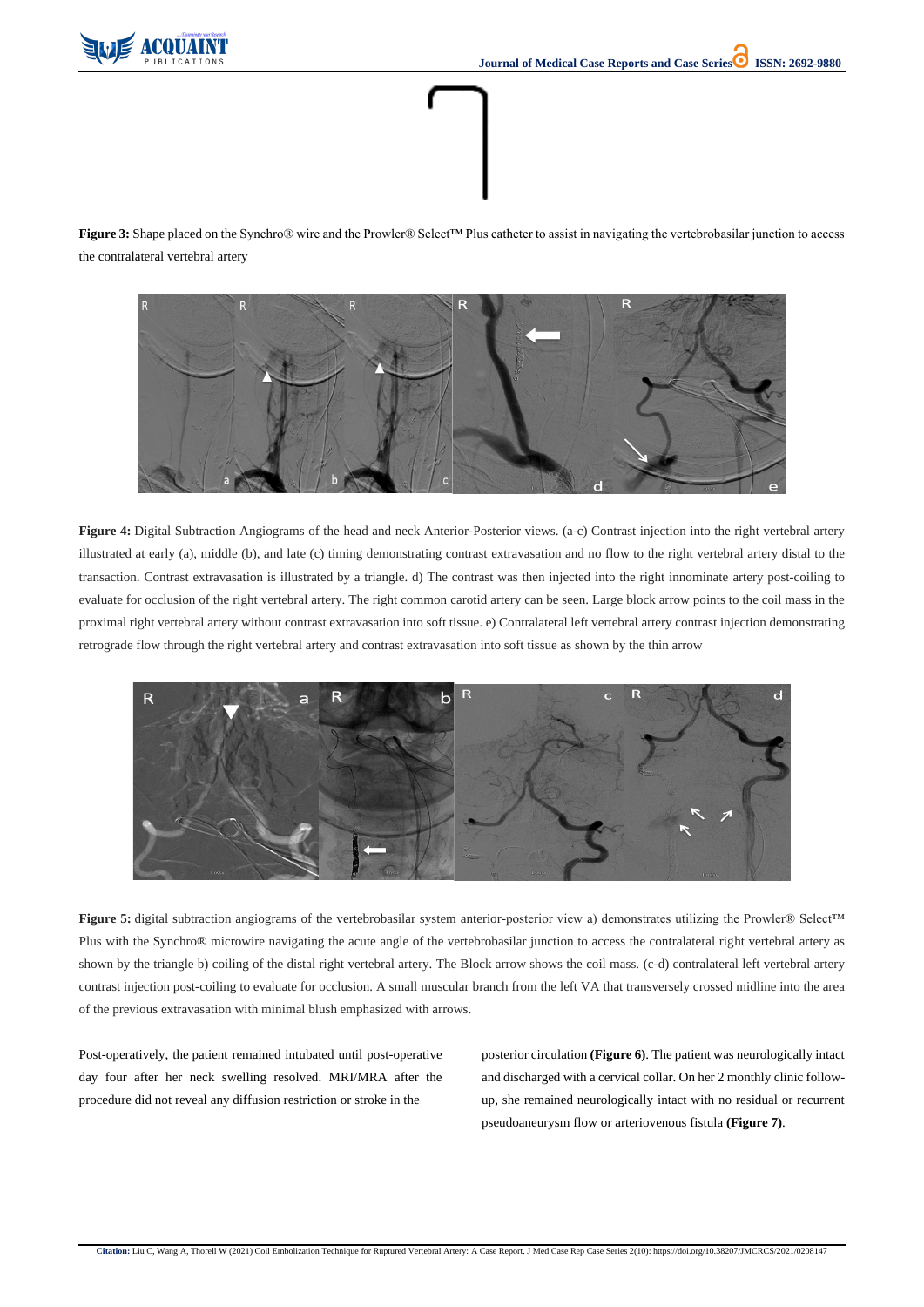



**Figure 6:** Post-operative imaging of right vertebral artery transection endovascular coiling. a) Diffusion-weighted imaging Magnetic Resonance Imaging of the brain without evidence of post-operative posterior circulation stroke. b) apparent diffusion coefficient Magnetic Resonance Imaging of the brain without evidence of post-operative posterior circulation stroke. c) Magnetic Resonance angiogram of the neck demonstrating postoperative successful occlusion of the right vertebral artery injury without contrast extravasation into the soft neck tissue.



**Figure 7:** 2 month follow up MRA without evidence of pseudoaneurysm or arteriovenous fistula

### **Conclusion**

Vertebral artery injuries are rare and account for 2.4-6.1 % of all arterial injuries and 7.1 %-19.4 % of cranial-cervical arterial injuries **[6]**. Trauma to the VA can lead to dissection, pseudoaneurysm, transection, arteriovenous fistula, mural hematoma, and occlusion **[6]**. Transection of the VA is associated with high mortality and morbidity. The clinical outcome can range from asymptomatic to vertebrobasilar insufficiency, posterior circulation infarct, and death **[3]**. Treatment of transected VA is difficult because of the deep-seated location in the neck for surgical exposure and access for ligation. Alternative therapies largely involve endovascular approaches including covered stent for reconstruction and embolization for occlusion.

In our case, a covered stent was considered but not possible as we were unsuccessful in traversing across the transection to deploy a stent. The patient was neurologically intact post-operatively likely because she had co-dominant VAs. In addition, we were able to preserve perfusion through the PICA ipsilateral to the right VA injury by confirming we were inferior to the PICA prior to coiling the distal right VA. There was no competing forward flow in the distal V4 segment of the right VA so the retrograde flow from the contralateral VA provided adequate perfusion as demonstrated by the absence of cerebellar infarcts post-operatively. Other factors that lead to a good outcome despite her multiple medical co-morbidities include: 1) no neurologic deficits pre-procedure; 2) no spinal cord injury or other injuries; 3) right fetal PComm circulation decreasing her dependence

on the vertebrobasilar system to supply the PCA distribution.